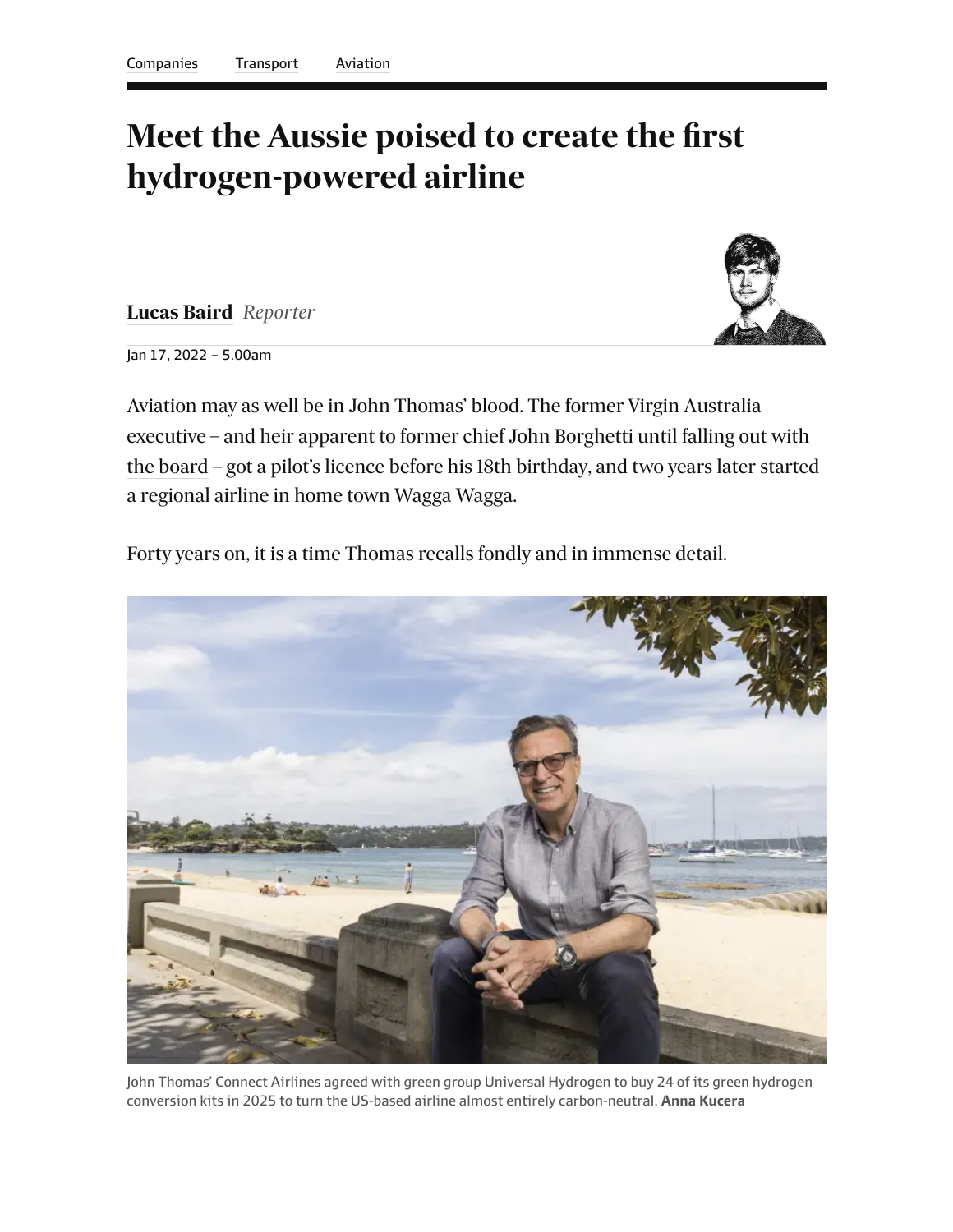"But in 1982 we had to make a decision," he says. "In the old days, you could operate these aircraft with just one pilot, and they changed the regulations so that you needed two pilots – and that pretty much killed the economics.

"We made a graceful exit," Thomas says with a laugh.

Now, he has returned to his regional roots with a new airline in the US – one that boldly plans to not only bring turboprop planes back to the jet-dominated market, but also become the world's first hydrogen-powered carrier.

<span id="page-1-0"></span>

## **RELATED QUOTES**

<span id="page-1-1"></span>If successful, it could revolutionise an industry that has struggled to arrest its carbon emissions amid increasing scrutiny and warnings that some airlines could go broke if they are unable to address the issue soon enough.

Connect Airlines, pending regulatory approvals, plans to start flying with Dash 8 turboprop aircraft – already less carbon-intensive than normal jets – on shorter routes before the end of May.

Last December, Connect agreed with green group Universal Hydrogen to buy 24 of its green hydrogen conversion kits in 2025 to turn the airline almost entirely carbon-neutral.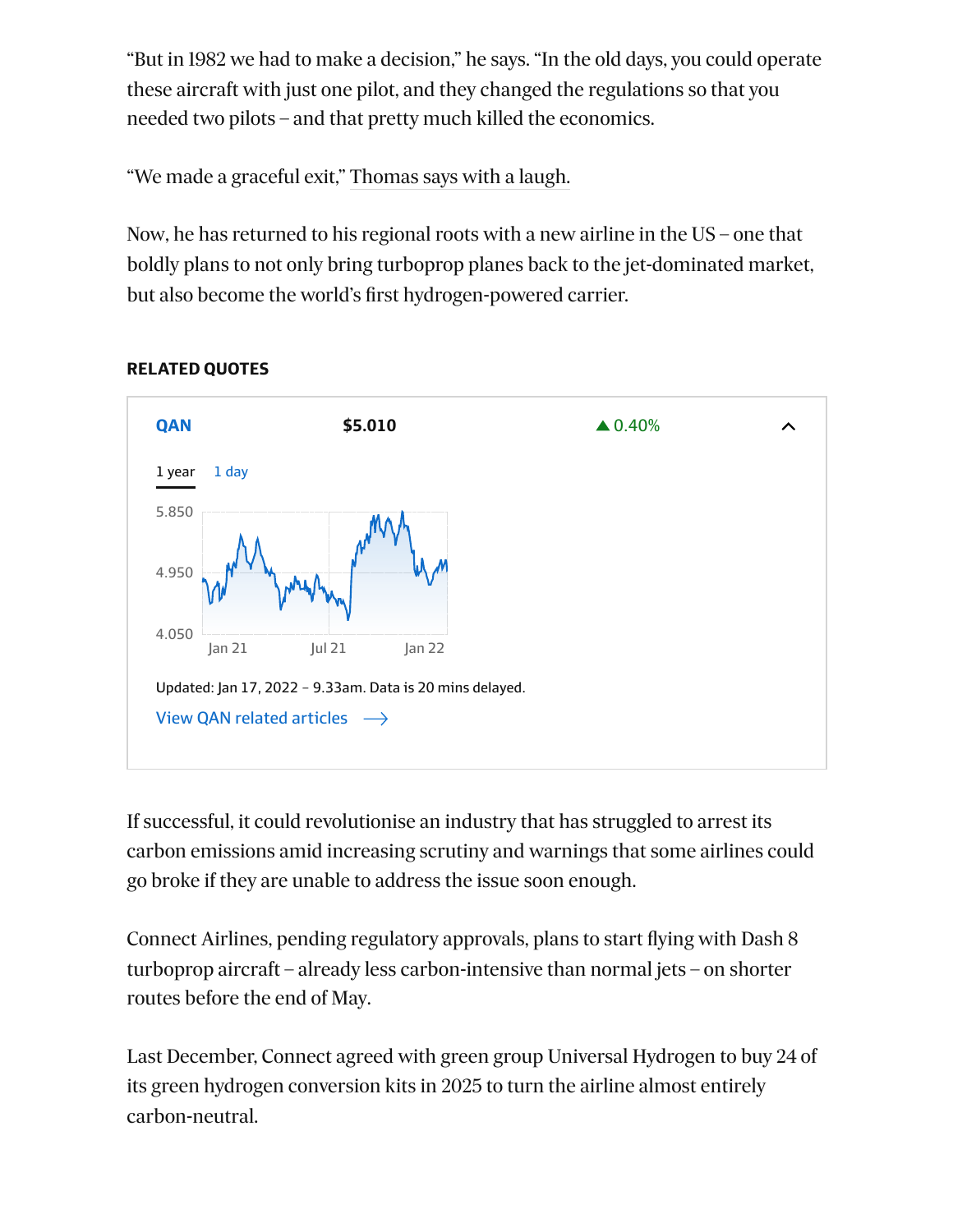Universal Hydrogen too has an Australian connection as its hydrogen supply will come from Andrew Forrest's [Fortescue Future Industries.](https://www.reuters.com/business/sustainable-business/fortescue-signs-deal-bring-green-hydrogen-airlines-more-come-2021-11-10/)

Thomas – Connect's chief executive – reckons the cost of the conversions will be about \$US200 million.

"There is a market segment on routes shorter than 700 kilometres that are poorly served today by regional jets, and we think there is an opportunity to fly them with better economics and be better for the environment," he says.

Thomas says the market opportunity for Connect existed even without the hydrogen focus, but credits a chance conversation in his role as a director of Icelandair for contributing that "icing on the cake".

"It was a bit of a stroke of luck," he says. "I was at an Iceland airport talking to our COO, and he was talking to me about a strategic partnership that he had just signed with Universal Hydrogen."

"When I heard their story and what they were trying to do with turboprops, I could see this was the most practical and fastest route to the market in actually going to zero emissions. With all the noise out there, all the smoke and mirrors, this was the one company that I thought had a credible story."

Still, the idea that hydrogen-powered aviation is possible in the near term runs counter to the accepted wisdom in the industry. Most of the focus from airlines is on biofuel-based solutions that are cut with regular jet kerosene.

Virgin Australia has run several trial flights with these types of fuels, while Qantas announced last month it had bought [10 million litres of biofuels from BP](https://www.afr.com/companies/transport/qantas-bp-link-up-in-race-to-net-zero-20210128-p56xey) at Heathrow Airport to use on its flights from Britain in 2023 and 2024.

Qantas boss Alan Joyce even downplayed the hype behind hydrogen-based fuels last November.

"That [hydrogen] is a while away," he said. "You need something that works within the current distribution of fuel and aircraft, and hydrogen is going to take a lot of investment."